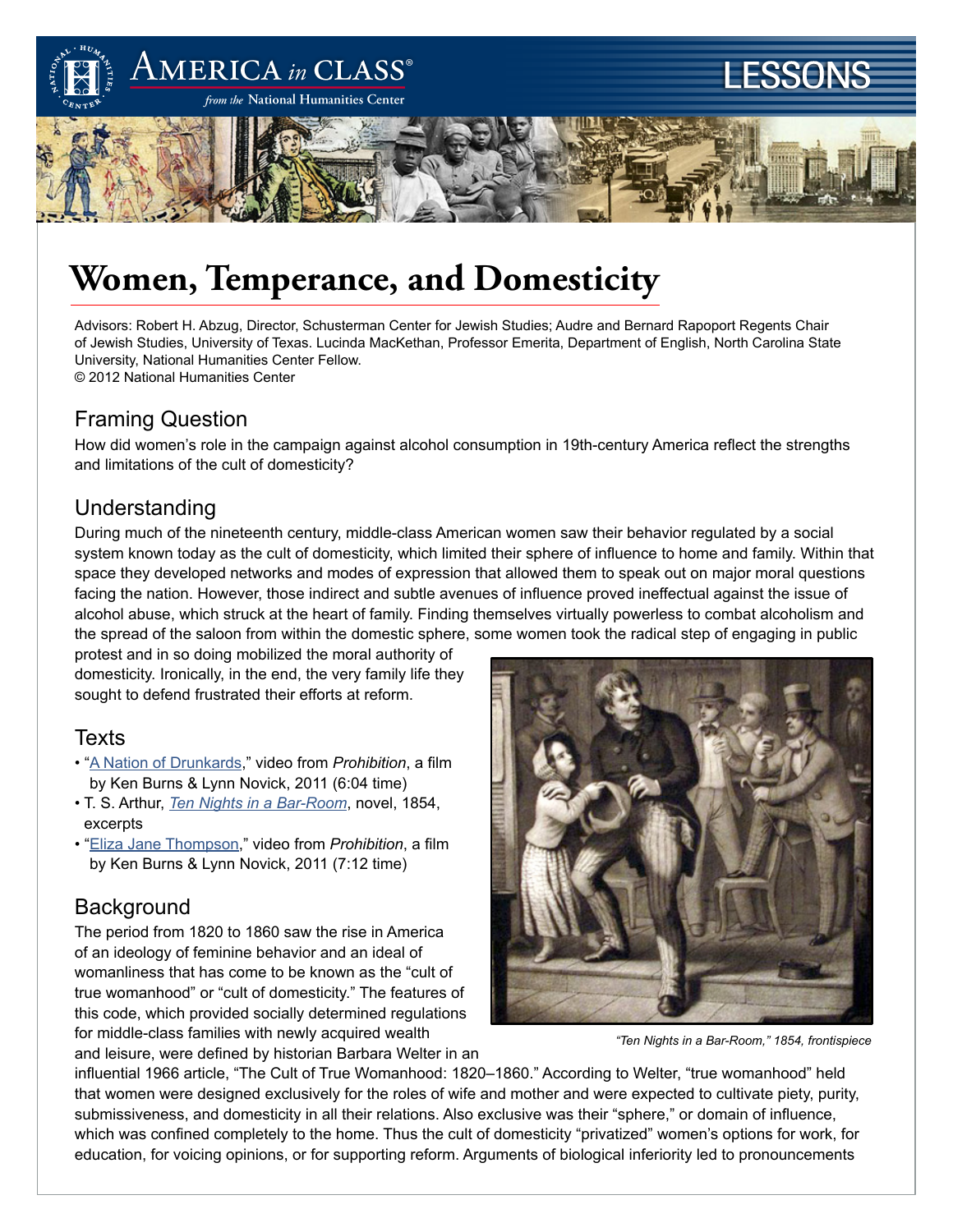that women were incapable of effectively participating in the realms of politics, commerce, or public service. In return for a husband's provision of security and protection, which by physical nature she required, the true woman would take on the obligations of housekeeping, raising good children, and making her family's home a haven of health, happiness, and virtue. All society would benefit from her performance of these sacred domestic duties.

#### **Contextualizing Questions**

- 1. What kind of texts are we dealing with?
- 2. When were they written?
- 3. Who wrote them?
- 4. For what audience were they intended?
- 5. For what purpose were they written?

While the cult of domesticity subordinated women, it enhanced their authority in certain areas. As Catherine Beecher, Harriet Beecher Stowe's sister, wrote in her *Treatise on Domestic Economy* (1842), "In matters pertaining to the education of their children... in all benevolent enterprises, and in all questions relating to morals or manners, they have a superior influence." The way middle-class women responded to the problem of alcohol abuse in antebellum America illustrates how the cult of domesticity both limited and empowered them.

In the early nineteenth century, alcohol abuse became a serious problem among American men. Interpreted largely as a moral failing, it inflicted grave damage on family life. Thus, within the strictures of the cult of domesticity, it was an issue on which women could legitimately speak out, for in doing so they were defending the family. Furthermore, responsibility for combating alcoholism fell largely to them in their capacity as mothers: raise temperate boys, they were told, and they will become temperate men.

Yet, as women discovered, they could not deal with this problem from within the confines of the home. Acting upon this realization, some middle-class women stepped outside the sphere of domesticity to try to end the sale of alcohol. As radical a move as this was, it was still rooted in the cult of domesticity: the techniques they employed in their protest — prayer, hymn singing, and moral suasion tempered with modesty — mobilized in public the virtues they were expected to exemplify in private. The effort failed largely because the very family life they were defending called them back to the home. Nonetheless, while their foray into the public sphere demonstrated the limits of their influence, it also caused some middle-class women to question the subordination imposed by the cult of domesticity.

# Text Analysis

### **Text 1: ["A Nation of Drunkards](http://www.pbs.org/kenburns/prohibition/watch-video/#id=2082675582)," from the film** *Prohibition* **(PBS)**



*Men presumably sleeping off a drunken spree, New York City, 1892*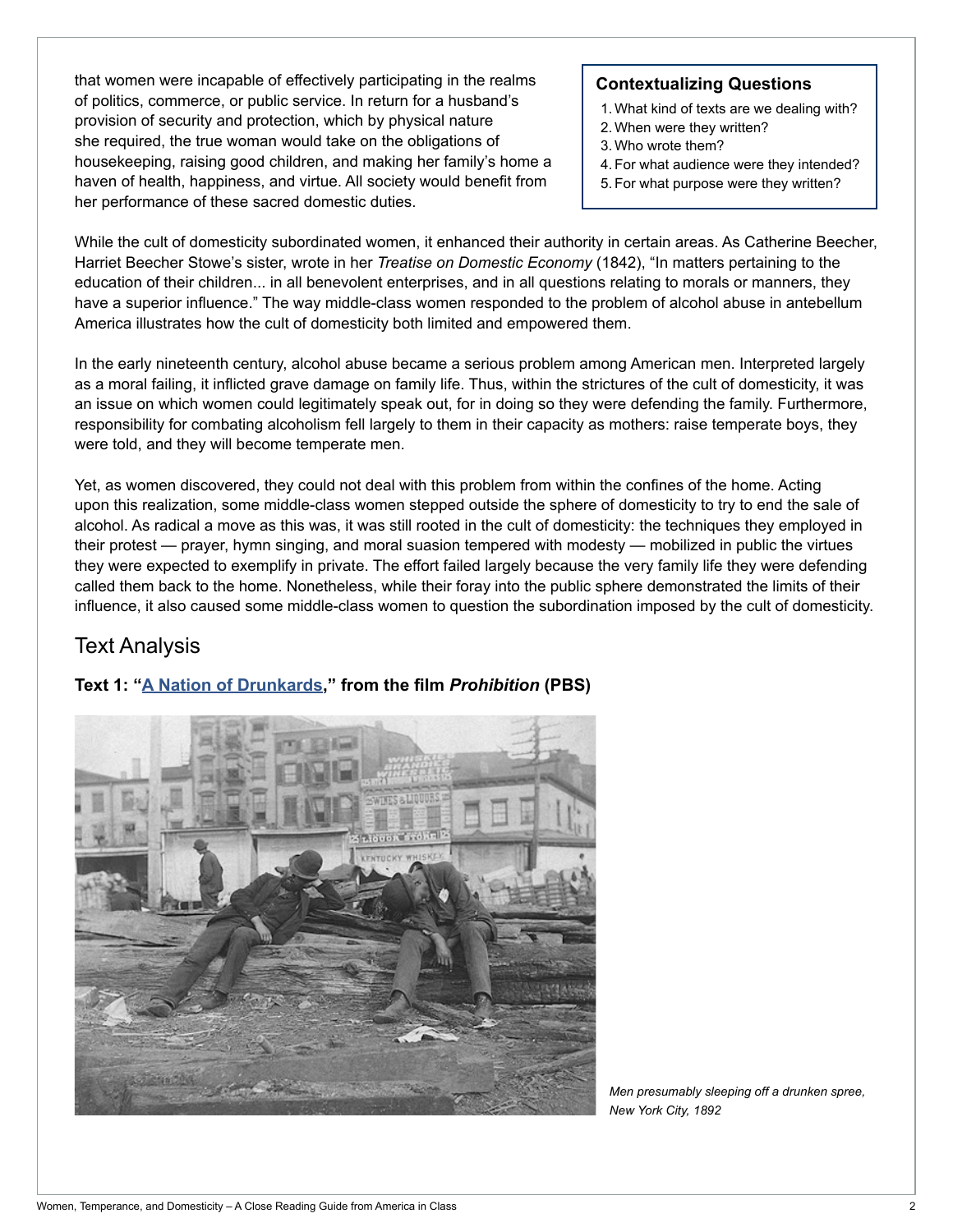1. Why had alcohol consumption become a growing problem in America in the early 1800s?

2. How was alcohol consumption "a sign of masculinity that took away masculinity"?

3. What was "the degradation of Saturday night"?

4. Why were American children and women especially vulnerable in the early 1800s?

5. How did the issue of alcohol abuse give women a way to talk about other issues?

#### **Text 2:** *Ten Nights in a Bar-Room***, novel, 1854, excerpts**

The case of young Hammond had, from the first, awakened concern; and now a new element was added in the unlooked-for appearance of his mother on the stage, in a state that seemed one of partial derangement. The gentleman at whose office I met Mr. Harrison on the day before — the reader will remember Mr. H. as having come to the "Sickle and Sheath" in search of his son — was thoroughly conversant with the affairs of the village, and I called upon him early in the day in order to make some inquiries about Mrs. Hammond. My first question, as to whether he knew the lady, was answered by the remark:

"Oh, yes. She is one of my earliest friends."

The allusion to her did not seem to awaken agreeable states of mind [did not bring pleasure]. A slight shade obscured his face, and I noticed that he sighed involuntarily.

"Is Willy her only child?"

"Her only living child. She had four; another son, and two daughters; but she lost all but Willy when they were quite young. And," he added, after a pause, "it would have been better for her, and for Willy, too, if he had gone to a better land with them."

"His course of life must be to her a terrible affliction," said I.

"It is destroying her reason," he replied, with emphasis. "He was her idol. No mother ever loved a son with more self-devotion than Mrs. Hammond loved her beautiful, fine-spirited, intelligent, affectionate boy. To say that she was proud of him is but a tame expression. Intense love — almost idolatry — was the strong passion of her heart. How tender, how watchful was her love! Except when at school, he was scarcely ever separated from her. In order to keep him by her side, she gave up her thoughts to the suggestion and maturing of plans for keeping his mind active and interested in her society [she devoted her thoughts to coming up with ways to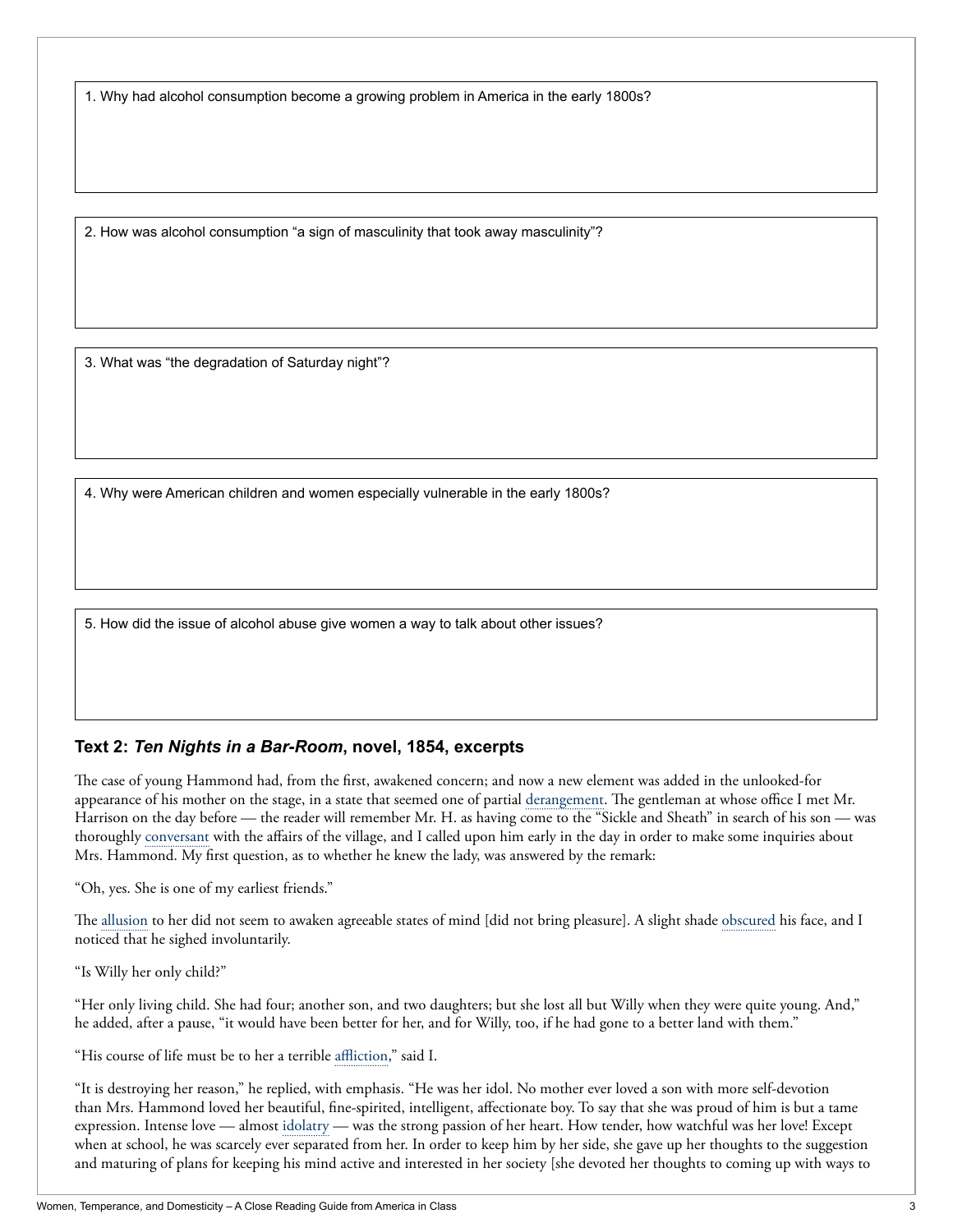keep him close to her] —and her success was perfect. Up to the age of sixteen or seventeen, I do not think he had a desire for other companionship than that of his mother. But this, you know, could not last. The boy's maturing thought must go beyond the home and social circle. The great world, that he was soon to enter, was before him; and through loopholes that opened here and there he obtained partial glimpses of what was beyond. To step forth into this world, where he was soon to be a busy actor and worker, and to step forth alone, next came in the natural order of progress. How his mother trembled with anxiety, as she saw him leave her side! Of the dangers that would surround his path, she knew too well; and these were magnified by her fears — at least so I often said to her. Alas! how far the sad reality has outrun her most fearful anticipations.

"When Willy was eighteen — he was then reading law [studying to be a lawyer] — I think I never saw a young man of fairer promise. As I have often heard it remarked of him, he did not appear to have a single fault. But he had a dangerous gift — rare conversational powers, united with great urbanity of manner. Every one who made his acquaintance became charmed with his society [friendliness]; and he soon found himself surrounded by a circle of young men, some of whom were not the best companions he might have chosen. Still, his own pure instincts and honorable principles were his safeguard; and I never have believed that any social allurements would have drawn him away from the right path, if this accursed tavern had not been opened by Slade [the owner of the Sickle and Sheaf]."

"There was a tavern here before the Sickle and Sheaf was opened?" said I.

"Oh, yes. But it was badly kept, and the bar-room visitors were of the lowest class. No respectable young man in Cedarville would have been seen there. It offered no temptations to one moving in Willy's circle. But the opening of the Sickle and Sheaf formed a new era. Judge Hammond — himself not the purest man in the world, I'm afraid — gave his countenance to the establishment, and talked of Simon Slade as an enterprising man who ought to be encouraged. Judge Lyman and other men of position in Cedarville followed his bad example; and the bar-room of the Sickle and Sheaf was at once voted respectable. At all times of the day and evening you could see the flower of our young men going in and out, sitting in front of the bar-room, or talking hand-and-glove with the landlord, who, from a worthy miller [Simon Slade, the owner of the tavern, had once owned a gristmill], regarded as well enough in his place, was suddenly elevated into a man of importance, whom the best in the village were delighted to honor.

"In the beginning, Willy went with the tide, and, in an incredibly short period, was acquiring a fondness for drink that startled and alarmed his friends. In going in through Slade's open door, he entered the downward way, and has been moving onward with fleet footsteps ever since. The fiery poison inflamed his mind, at the same time that it dimmed his noble perceptions. Fondness for mere pleasure followed, and this led him into various sensual indulgences [physical pleasures], and exciting modes of passing the time. Every one liked him — he was so free, so companionable, and so generous — and almost every one encouraged, rather than repressed, his dangerous proclivities. Even his father, for a time, treated the matter lightly, as only the first flush of young life. 'I commenced sowing my wild oats at quite as early an age,' I have heard him say. 'He'll cool off, and do well enough. Never fear.' But his mother was in a state of painful alarm from the beginning. Her truer instincts, made doubly acute by her yearning love, perceived the imminent danger, and in all possible ways did she seek to lure him from the path in which he was moving at so rapid a pace. Willy was always very much attached to his mother, and her influence over him was strong; but in this case he regarded her fears as chimerical. The way in which he walked was, to him, so pleasant, and the companions of his journey so delightful, that he could not believe in the prophesied evil; and when his mother talked to him in her warning voice, and with a sad countenance, he smiled at her concern, and made light of [joked about] her fears.

"And so it went on, month after month, and year after year, until the young man's sad declensions [declining morals] were the town talk. In order to throw his mind into a new channel — to awaken, if possible, a new and better interest in life — his father ventured upon the doubtful experiment we spoke of yesterday; that of placing capital in his hands, and making him an equal partner in the business of distilling and cotton-spinning. The disastrous — I might say disgraceful — result you know. The young man squandered his own capital and heavily embarrassed his father [caused his father to lose a lot of money].

"The effect of all this upon Mrs. Hammond has been painful in the extreme. We can only dimly imagine the terrible suffering through which she has passed. Her present aberration was first visible after a long period of sleeplessness, occasioned by distress of mind. During the whole of two weeks, I am told, she did not close her eyes; the most of that time walking the floor of her chamber, and weeping. Powerful anodynes [medicines], frequently repeated, at length brought relief. But, when she awoke from a prolonged period of unconsciousness, the brightness of her reason was gone. Since then, she has never been clearly conscious of what was passing around her, and well for her, I have sometimes thought it was, for even obscurity of intellect is a blessing in her case. Ah, me! I always get the heart-ache, when I think of her."

"Did not this event startle the young man from his fatal dream, if I may so call his mad infatuation [object of desire or admiration]?" I asked.

"No. He loved his mother, and was deeply afflicted [hurt] by the calamity; but it seemed as if he could not stop. Some terrible necessity appeared to be impelling him onward. If he formed good resolutions [if he tried to improve] — and I doubt not that he did — they were blown away like threads of gossamer [film of cobwebs], the moment he came within the sphere of old associations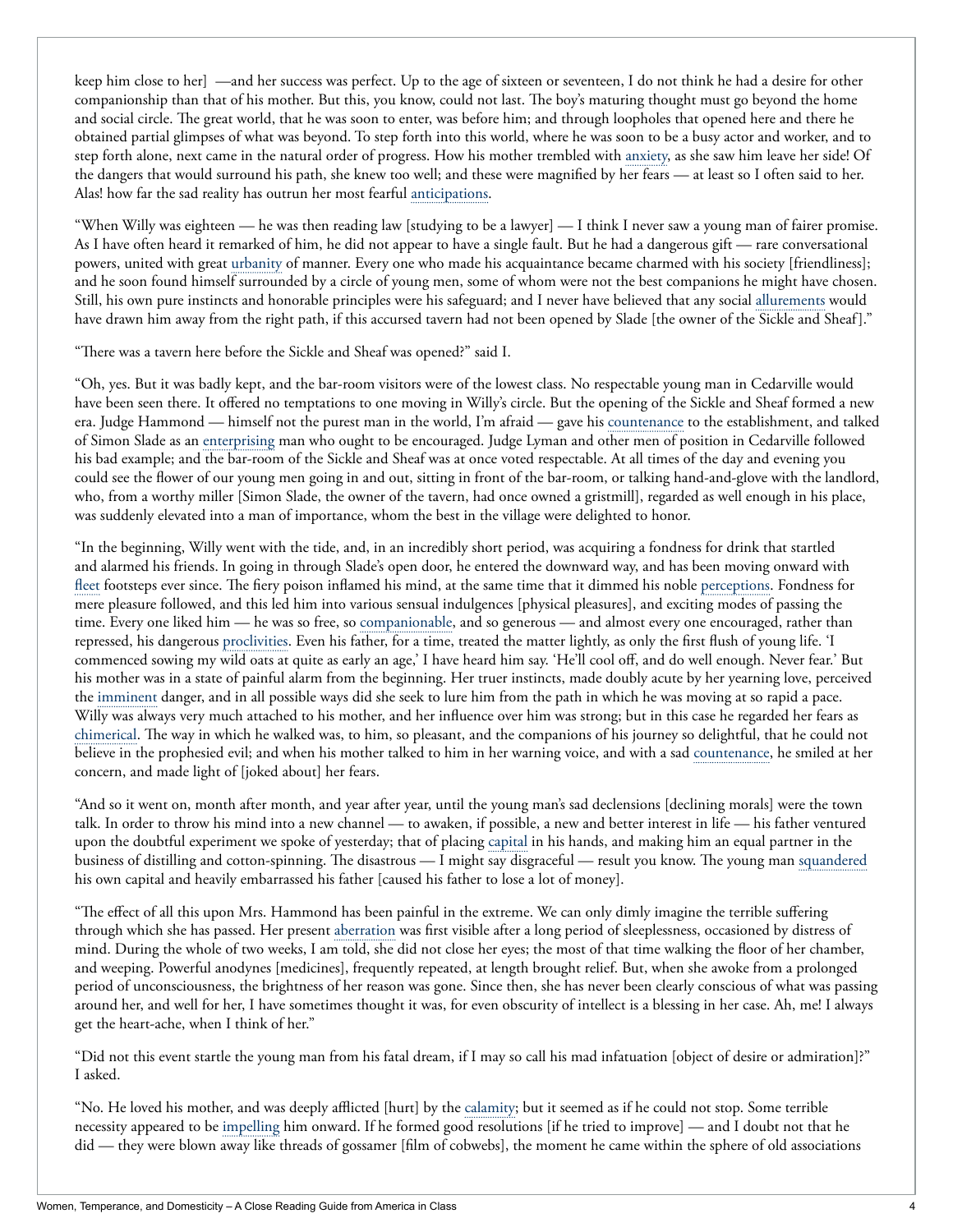[friends and acquaintances]. His way to the mill was by the Sickle and Sheaf; and it was not easy for him to pass there without being drawn into the bar, either by his own desire for drink, or through the invitation of some pleasant companion, who was lounging in front of the tavern."

6. For what audience did Arthur write *Ten Nights in a Bar-Room*?

7. What did he hope the novel would achieve?

8. In the excerpt we learn that before the Sickle and Sheaf opened, there was a bar in Cedarville that catered to the "lowest classes." Why might Arthur have chosen not to set his story there?

9. What does the excerpt suggest about the economic consequences of alcohol consumption?

10. Why did the economic consequences matter to Arthur's intended audience?

11. What are some of the characteristics of the cult of domesticity that Mrs. Hammond exemplifies? Provide a few examples.

12. How does this passage illustrate the limits of the cult of domesticity?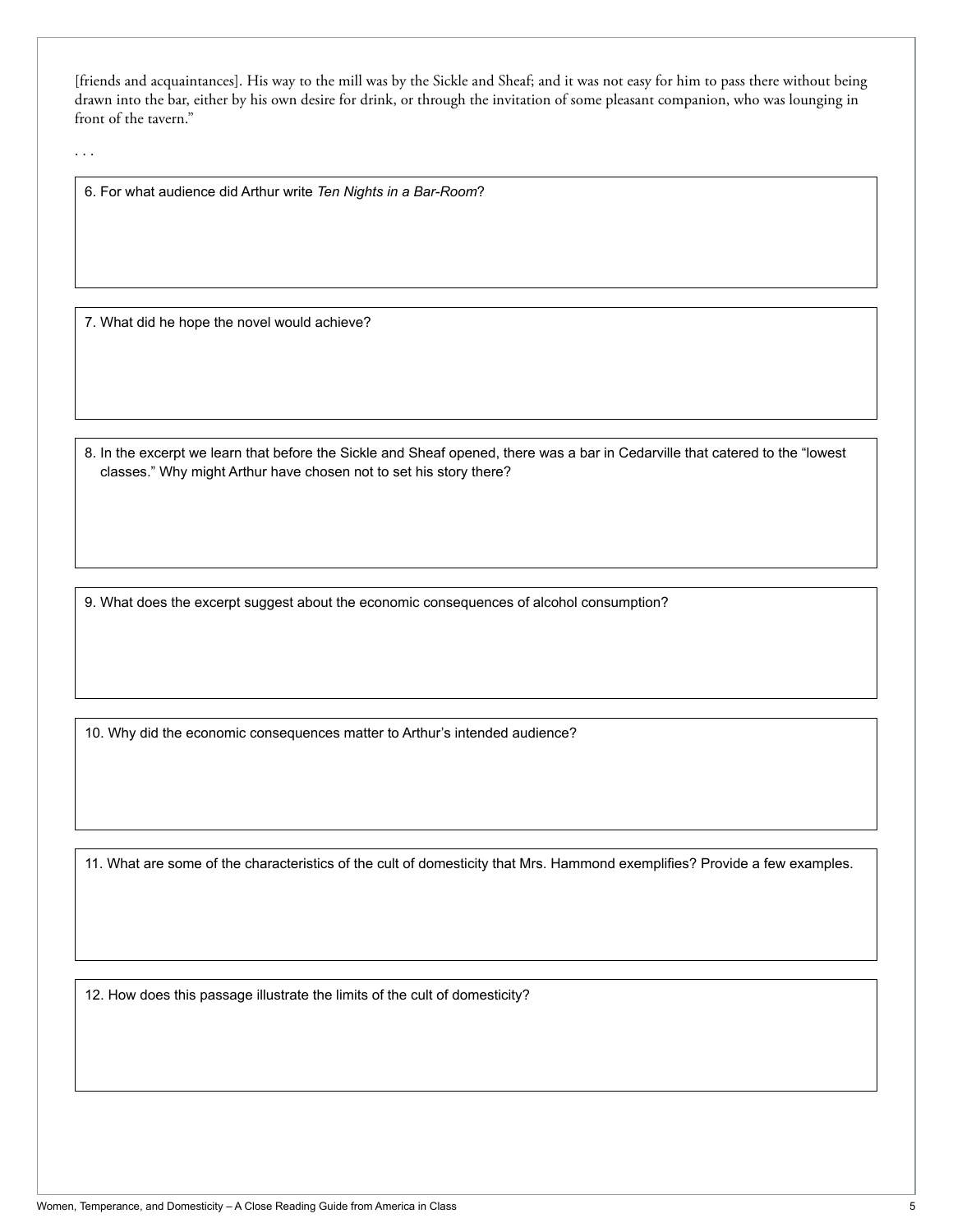13. Why does the Sickle and Sheaf pose a special threat to Cedarville?

14. In what way can it be said that the middle class of Cedarville, the upholders of the cult of domesticity, undermine it?

15. What opposing values are represented by the opening of the Sickle and Sheaf?

16. What are some key words in the excerpt that describe Mrs. Hammond's temperament and judgment?

17. How does the portrayal of Mrs. Hammond justify limiting the lives of middle class women to the home?

"Thus it is," he continued; "and we who see the whole extent, origin, and downward rushing force of a widely sweeping desolation, lift our voices of warning almost in vain. Men who have everything at stake — sons to be corrupted, and daughters to become the wives of young men exposed to corrupting influences — stand aloof, questioning and doubting as to the expediency of protecting the innocent from the wolfish designs of bad men; who, to compass [bring about, achieve] their own selfish ends, would destroy them body and soul. We are called fanatics, ultraists [extremists], designing [plotting], and all that, because we ask our law-makers to stay the fiery ruin. Oh, no! we must not touch the traffic [sale of alcohol]. All the dearest and best interests of society may suffer; but the rum-seller must be protected. He must be allowed to get gain, if the jails and poorhouses are filled, and the graveyards made fat with the bodies of young men stricken down in the flower of their years, and of wives and mothers who have died of broken hearts. Reform, we are told, must commence at home. We must rear temperate children, and then we shall have temperate men. That when there are none to desire liquor, the rum-seller's traffic will cease. And all the while society's true benefactors [reformers] are engaged in doing this [arguing that temperance begins at home], the weak, the unsuspecting, and the erring must be left an easy prey, even if the work requires for its accomplishment a hundred years. Sir! a human soul destroyed through the rum-seller's infernal agency [evil actions], is a sacrifice priceless in value. No considerations of worldly gain can, for an instant, be placed in comparison therewith. And yet souls are destroyed by thousands every year; and they will fall by tens of thousands ere [before] society awakens from its fatal indifference, and lays its strong hand of power on the corrupt men who are scattering disease, ruin, and death, broadcast over the land!"

18. In the final paragraph how does the speaker characterize the harm done by alcohol?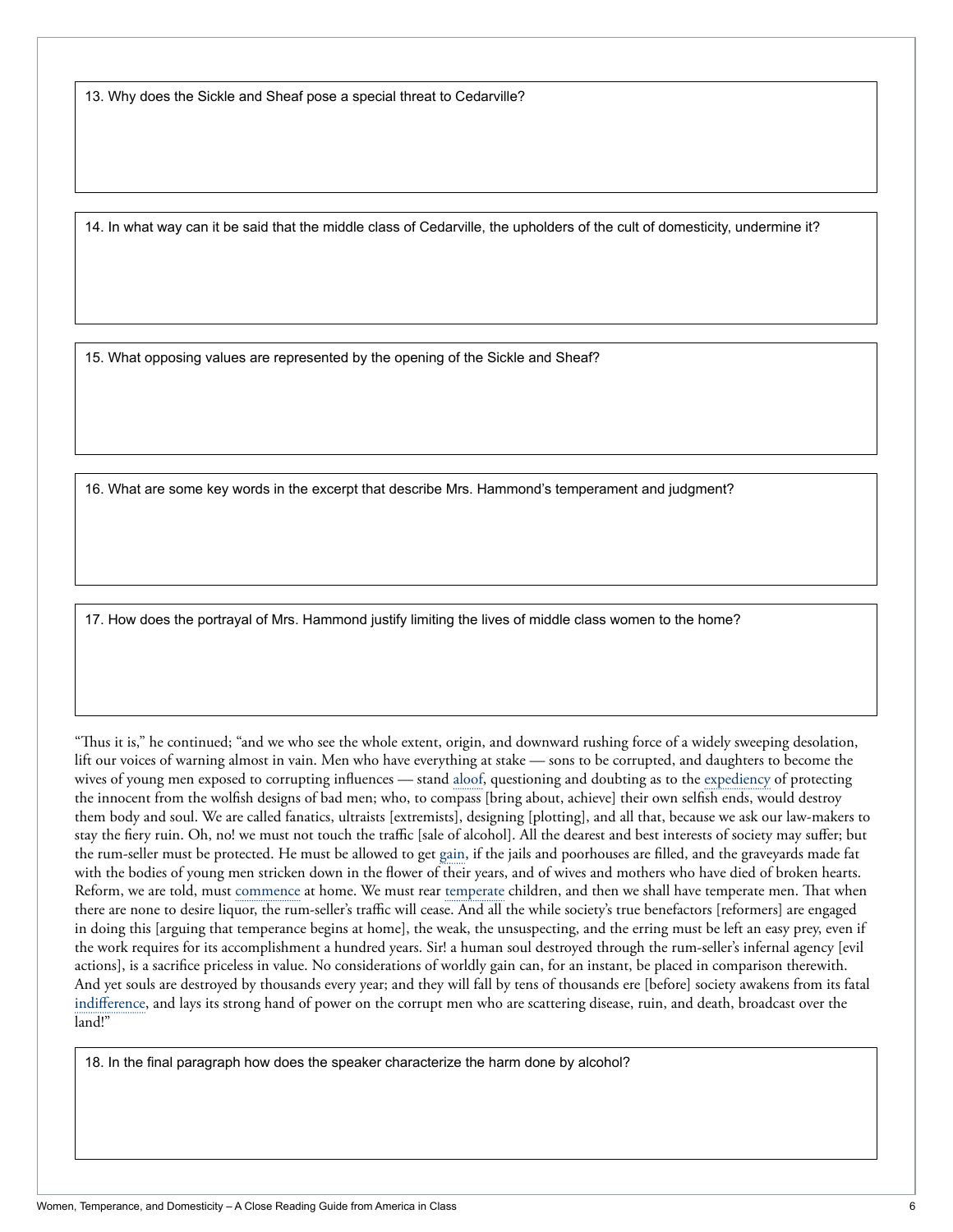19. According to the speaker, how does society characterize those who want to outlaw the consumption of alcohol?

20. How do his remarks in the final paragraph constitute a criticism of the cult of domesticity?

21. How do they constitute a criticism of capitalism?



**Text 3: "[Eliza Jane Thompson,](http://www.pbs.org/kenburns/prohibition/watch-video/#id=2085871935)" from the film** *Prohibition* **(PBS)**

*1884 temperance illustration*

22. How does Thompson's husband express the values of the cult of domesticity?

23. How does Thompson justify her movement beyond the cult of domesticity?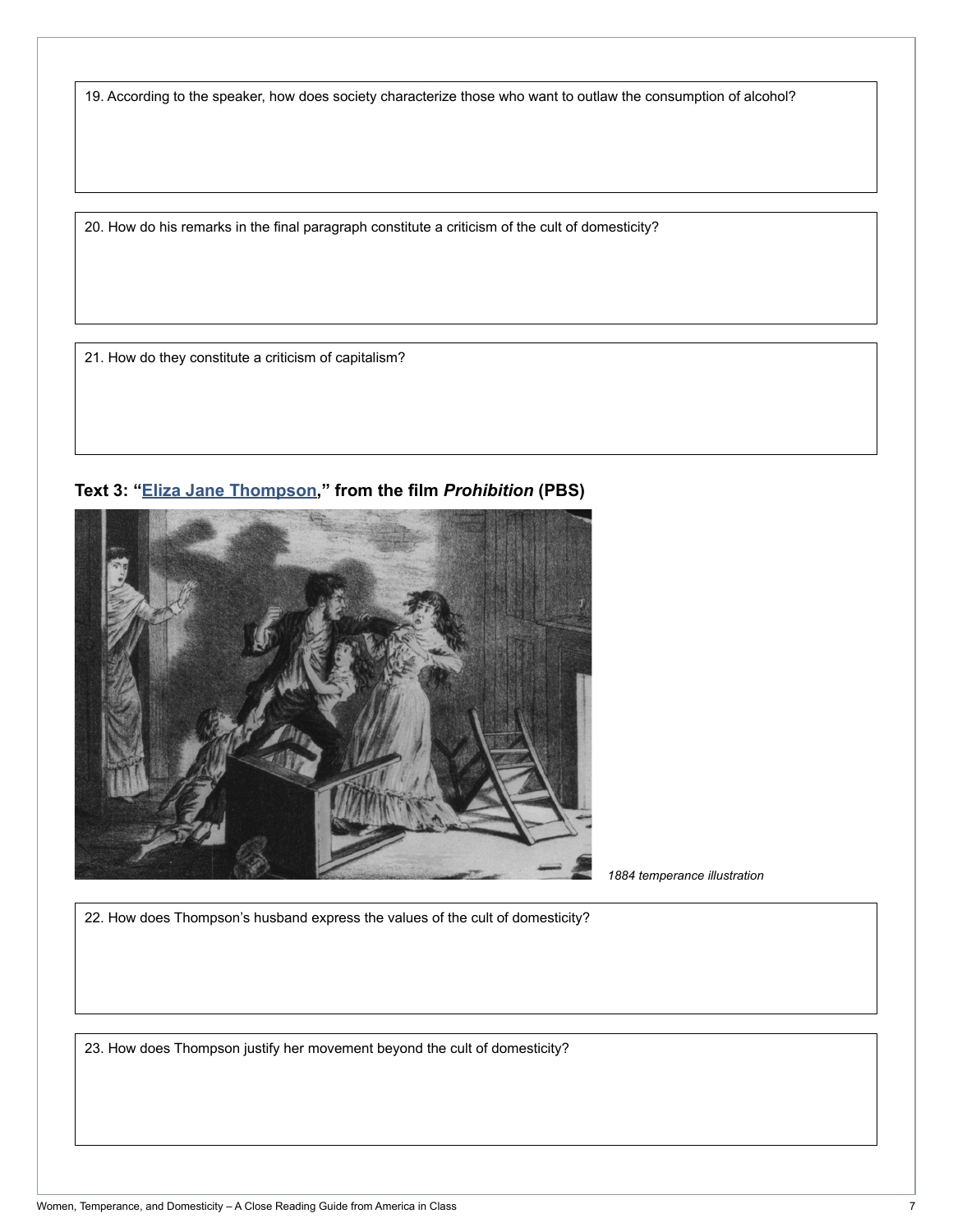24. How is the action of Thompson and the other Hillsboro protestors at once "an act of radical civil disobedience" and "completely within the parameters [bounds] of accepted female behavior"?

25. What values confront each other at the tavern door? What are the values of the home? the values of the saloon?

26. What role does religion play in the Hillsboro protests?

27. Why might the Women's Crusade have "taken off like wildfire"? In what ways might it have been a response to something more than opposition to saloons and drinking?

28. What techniques does Eliza Hackett recommend for "conquering a man"? How do they represent a way in which the cult of domesticity empowered women?

29. What eventually causes the Women's Crusade to fade?

30. What limitations did it encounter?

31. How did it give some women a different perspective on the cult of domesticity?